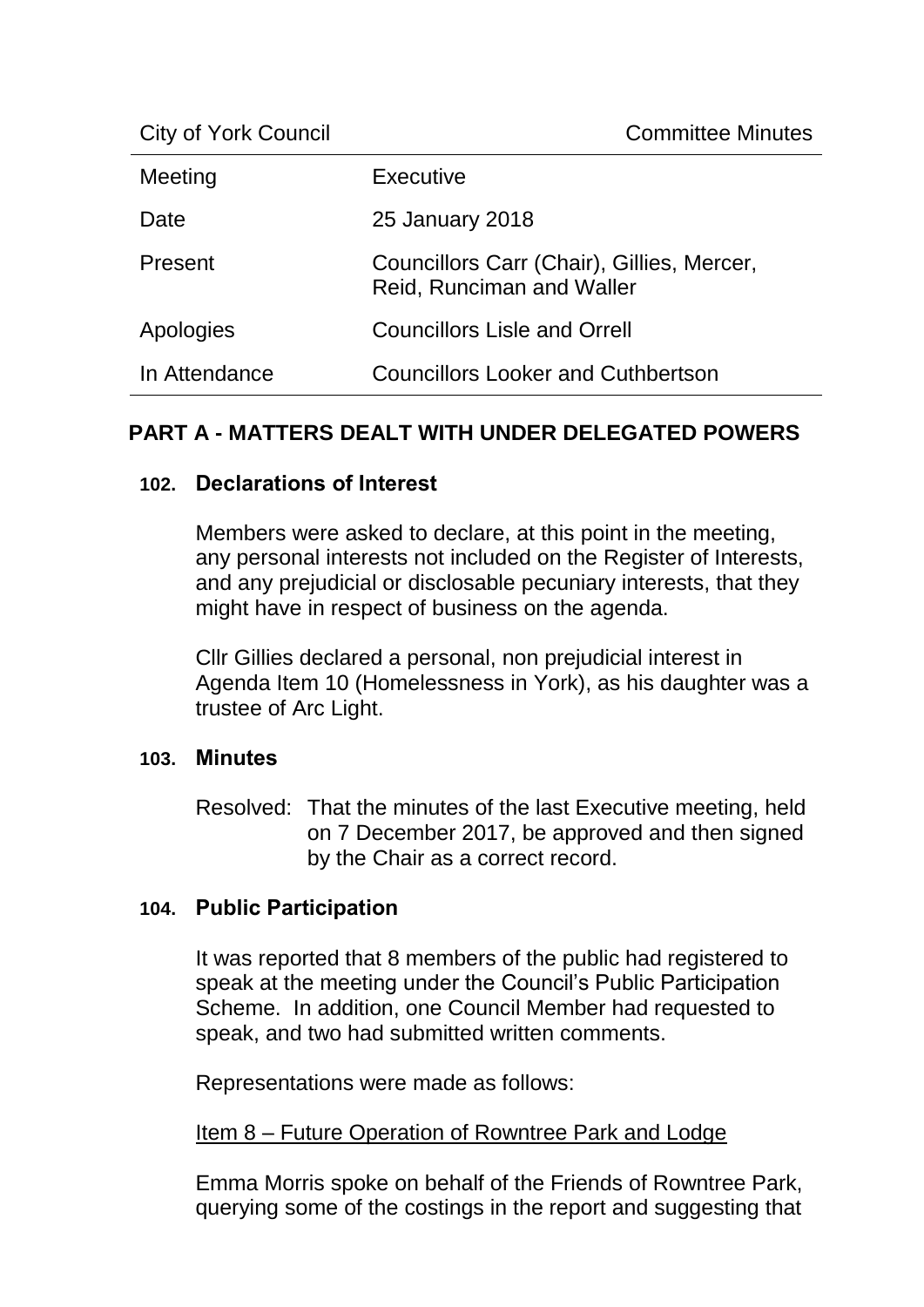alternative options for the use of the Lodge had not been adequately considered.

### Item 9 – A Clean Air Zone for York, Including Anti-Idling **Enforcement**

Ginnie Shaw spoke as a York resident, expressing disappointment that the proposals related only to buses and did not cover HGVs and diesel vans.

Written representations received from Cllr D'Agorne on behalf of the Green group, supporting the extension of the CAZ to other vehicles and adoption of anti-idling 'option 3' in Annex 6 to the report, were circulated at the meeting.

#### Item 10 – Homelessness in York

Rosie Baker, Policy Officer for York Green Party, spoke on behalf of Cllr Craghill, who had moved the original motion to Council. She queried whether the level of support proposed was enough and suggested bolder efforts were needed to extend Housing First.

## Item 11 – City of York Local Plan

Eamonn Keogh, on behalf of the Chamber of Commerce, spoke against the recommendations of the Local Plan Working Group (LPWG), on the basis that they would result in a Plan lacking in ambition and certainty.

Stephen Talboy, Director of Estates for the University of York, spoke against the recommendations of the LPWG, on the grounds that reducing the university's expansion site would restrict its ability to contribute to the growth and success of the city.

Martin Hawthorne spoke on behalf of Galtres Garden Village Development Company, pointing out the benefits this development could bring to the city if a slight increase in housing numbers were approved.

Richard France spoke in relation to site ST15 (land west of Elvington Lane), urging Members to accept Langwith's proposed boundary change, in order to make the site viable.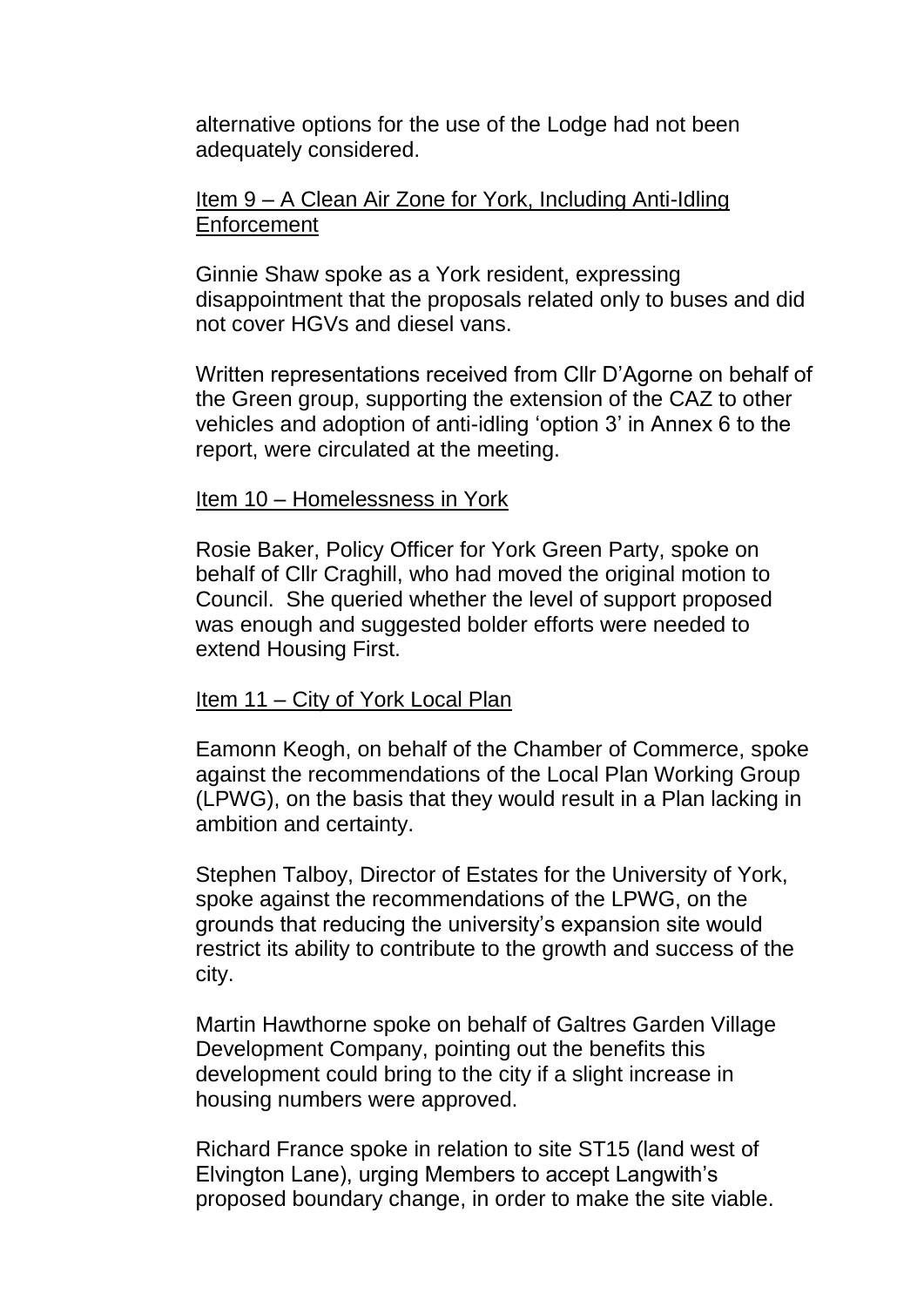Richard Wood spoke in relation to sites ST7 (land east of Metcalfe Lane) and ST14 (land west of Wigginton Road), stressing the need to increase the site boundaries to make the 'garden village' development deliverable.

Cllr Mark Warters spoke as ward member for Osbaldwick and Derwent, suggesting that an environment capacity survey be commissioned to determine the effects of over-development on the city's character and infrastructure.

Written representations received from Cllr Kramm as ward member for Micklegate, proposing a change to the eastern boundary of York Central, were circulated at the meeting.

#### **105. Forward Plan**

Members received and noted details of the items that were on the Forward Plan for the next two Executive meetings, at the time the agenda had been published.

## **106. Securing a Sustainable Future for Haxby Hall Older Persons' Home**

The Programme Director, Older Persons' Accommodation, presented a report which set out the results of consultation on the option to transfer the ownership and management of Haxby Hall older persons' home to a partner organisation and asked Executive to decide whether to approve the transfer.

Approval to take forward this option had been given by Executive on 7 December 2016 (Minute 85b of that meeting refers). Consultation with residents, relatives and staff had taken place between September and November 2017. The overall response, as summarised in paragraph 12 of the report, had been positive, with a preference for a phased redevelopment enabling residents and staff to remain at the home. Key issues raised at a supplier engagement meeting held on 6 September were highlighted in paragraph 14.

The minimum requirements proposed for the transfer, based on the feedback from consultation, were detailed in paragraph 16. Bidders would be encouraged to submit bids which also delivered additional, viable enhancements to this minimum.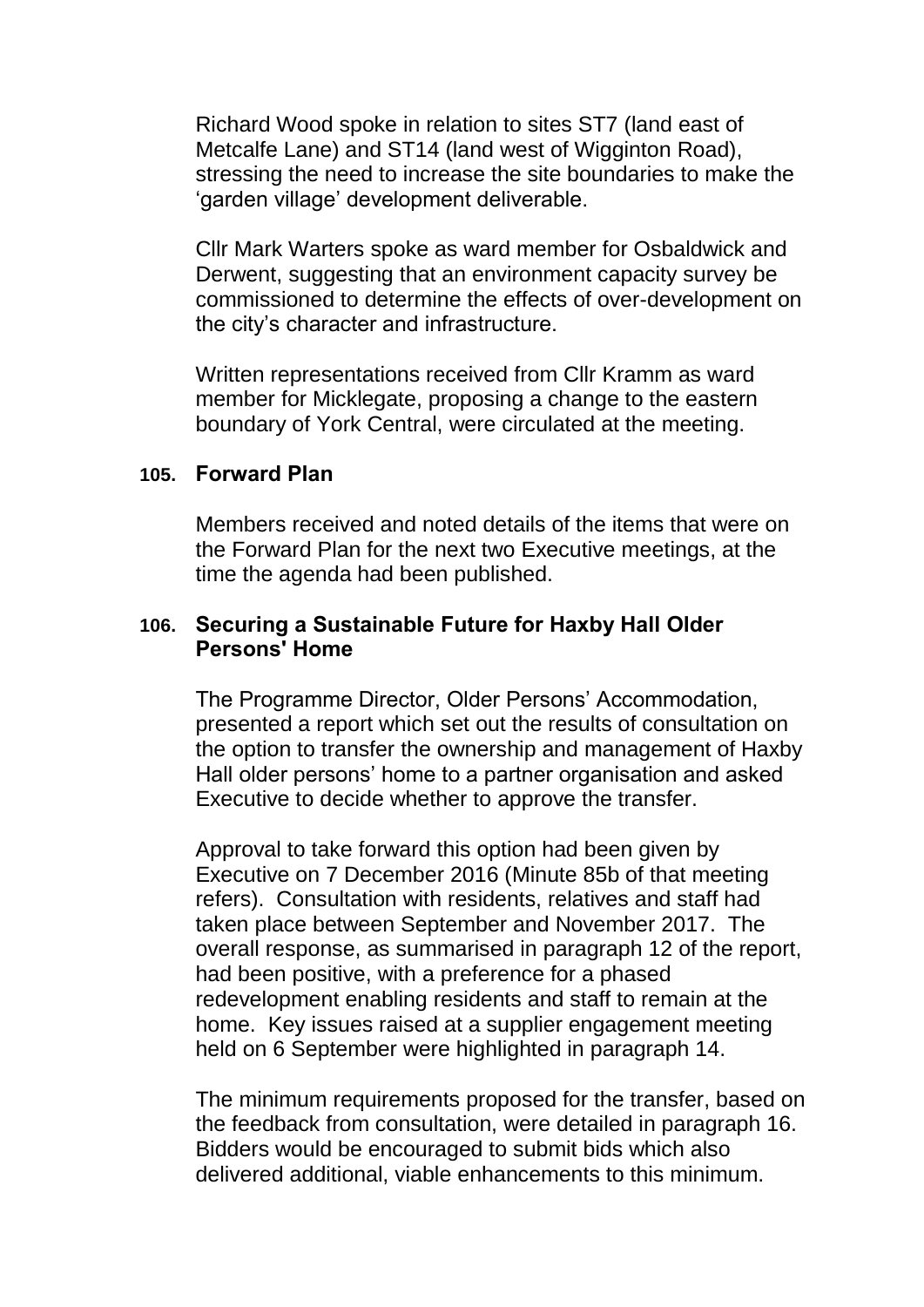Officers confirmed that the council would maintain oversight of service provision after the transfer. Members paid tribute to the work of staff at the home and welcomed the opportunity to improve facilities for them and for residents.

Resolved: (i) That the results of consultation undertaken with residents, relatives, staff and care providers on the future ownership and management of Haxby Hall residential care home be noted.

> (ii) That the transfer of the ownership and management of Haxby Hall residential care home to an independent sector provider be approved.

- (iii) That approval be given to:
	- a) Procure a developer / operator to take over Haxby Hall residential care home as a going concern, with a commitment to deliver improved care facilities on the site;
	- b) Dispose of the site of the care home to the selected bidder by way of freehold sale or long lease, in return for payment of a premium / capital sum;
	- c) Impose a covenant within the transfer deed / lease that the land can only be used as a care home but the council will not unreasonably withhold approval to a different use, subject to the council receiving an additional sum equal to a fair proportion of any increase in value arising from any alternative use (provided that the council could refuse any request for alternative use within an initial period of approximately 25 years unless the provider can show that there is no longer sufficient demand for a care home on the site);
	- d) Procure a contract under which the council would seek to purchase access to a specified number of beds in the care home at a specified rate for a specified number of years;
	- e) Provide relevant pension indemnities to the preferred partner in respect of the staff who will transfer under TUPE; and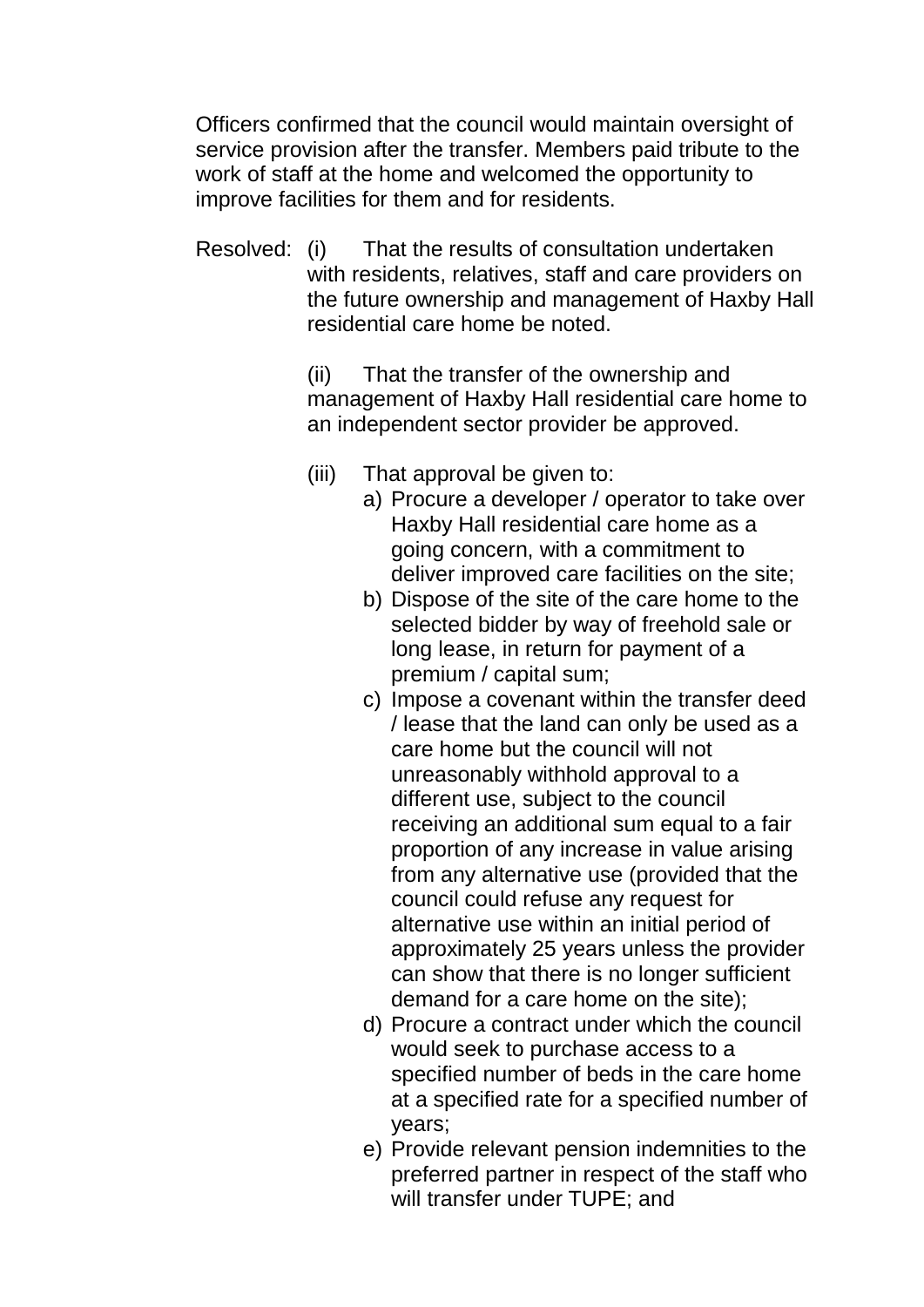f) Pay the cost of this procurement from the agreed Older Persons' Accommodation Programme budget.

(iv) That bids allowing for the residents and staff of Haxby Hall to move to another location for a fixed period of time while re-development takes place be considered and, should this option be favoured by bidders, that it be the subject of consultation with residents, relatives and staff before being adopted.

(v) That Executive receive, at their meeting in September 2018, the recommendation to sell or lease the Haxby Hall site to the preferred partner on the terms agreed via the procurement, in accordance with Financial Regulations.

Reason: To secure the long term provision of care at Haxby Hall and progress the Programme's aim of expanding and modernising older people's care provision in the city, while delivering medium and long term efficiencies.

# **107. Developing a Centre of Excellence for Disabled Children and their Families in York**

*[See also under Part B Minutes]*

The Corporate Director, Children, Education and Communities presented a report which gave an overview of the proposal to build a Centre of Excellence for disabled children and their families on the site of the former Windsor House Older Persons' Home, as discussed at Executive on 7 December 2017 (minute 98 of that meeting refers), and sought approval to progress the project further.

The project was part of the wider development of services for disabled children and young people across the city. Feasibility and development work had taken a co-production approach, with parents, carers, staff and partner agencies involved at all stages, as well as the children and young people themselves.

After considering options to increase the land available, in line with advice from Specialist Design Consultants, it was proposed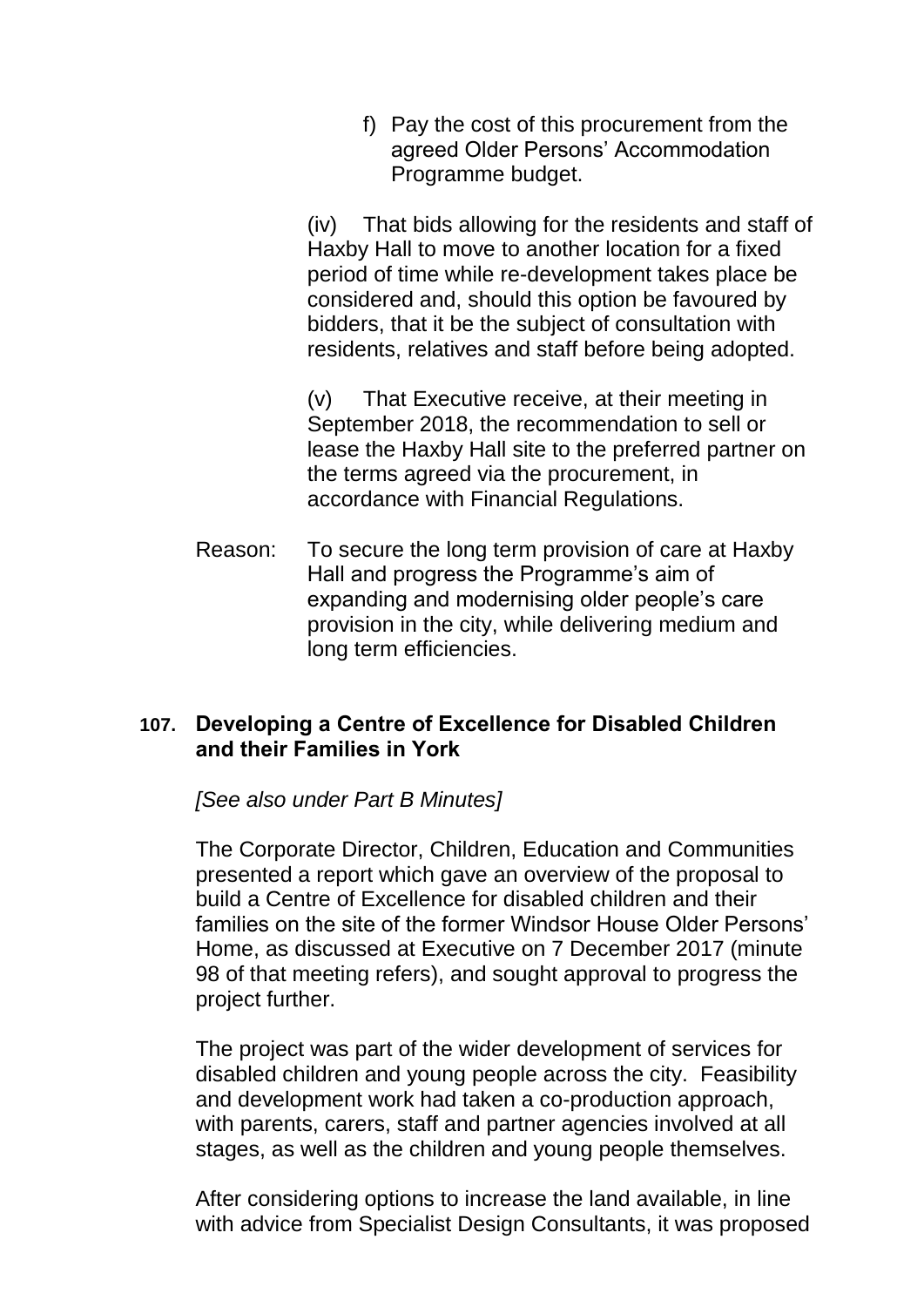to use of part of Hob Moor School playing fields to develop shared amenities and, potentially, as the site for part of the Centre of Excellence building. Full details were provided in paragraphs 18 to 29 of the report. The proposed business case for the project as a whole was set out in Annex C.

Members welcomed the proposals in the report and placed on record their thanks to Eoin Rush, the council's former Assistant Director, Children & Families, for his work in developing the project.

Resolved: (i) That the business case for the development of a Centre of Excellence for Disabled Children and their families in York be approved.

> (ii) That approval be given to progress to the next stage of design, planning and development.

Reason: To enable the provision of a Centre of Excellence with the potential to be a leader in innovative practice both regionally and nationally, as part of the wider development of services for disabled children and young people across the city.

# **108. Re-procurement of Managed Stores Service for Building Services & Highways**

The Assistant Director of Housing & Community Safety presented a report which sought approval to proceed with the re-procurement of the Managed Stores service for Building Services and Highways department, in line with finance and governance requirements for the procurement of services worth over £500k.

The existing service was delivered by Crown Commercial Services under a joint framework agreement with City of York Council (CYC) and the University of York (UoY). Following a review of the service, it was proposed that CYC re-procure an on-site Managed Stores Solution, to commence on expiry of the current contract in September 2018. This would enable a longer term contract, that complied with the Public Contract Regulations 2015, to be secured; initially for 6 years, with a right for CYC or UoY to request an extension up to 8 years and then up to 10 years. The contractor would also be granted a lease of the service base at Hazel Court, to run concurrently.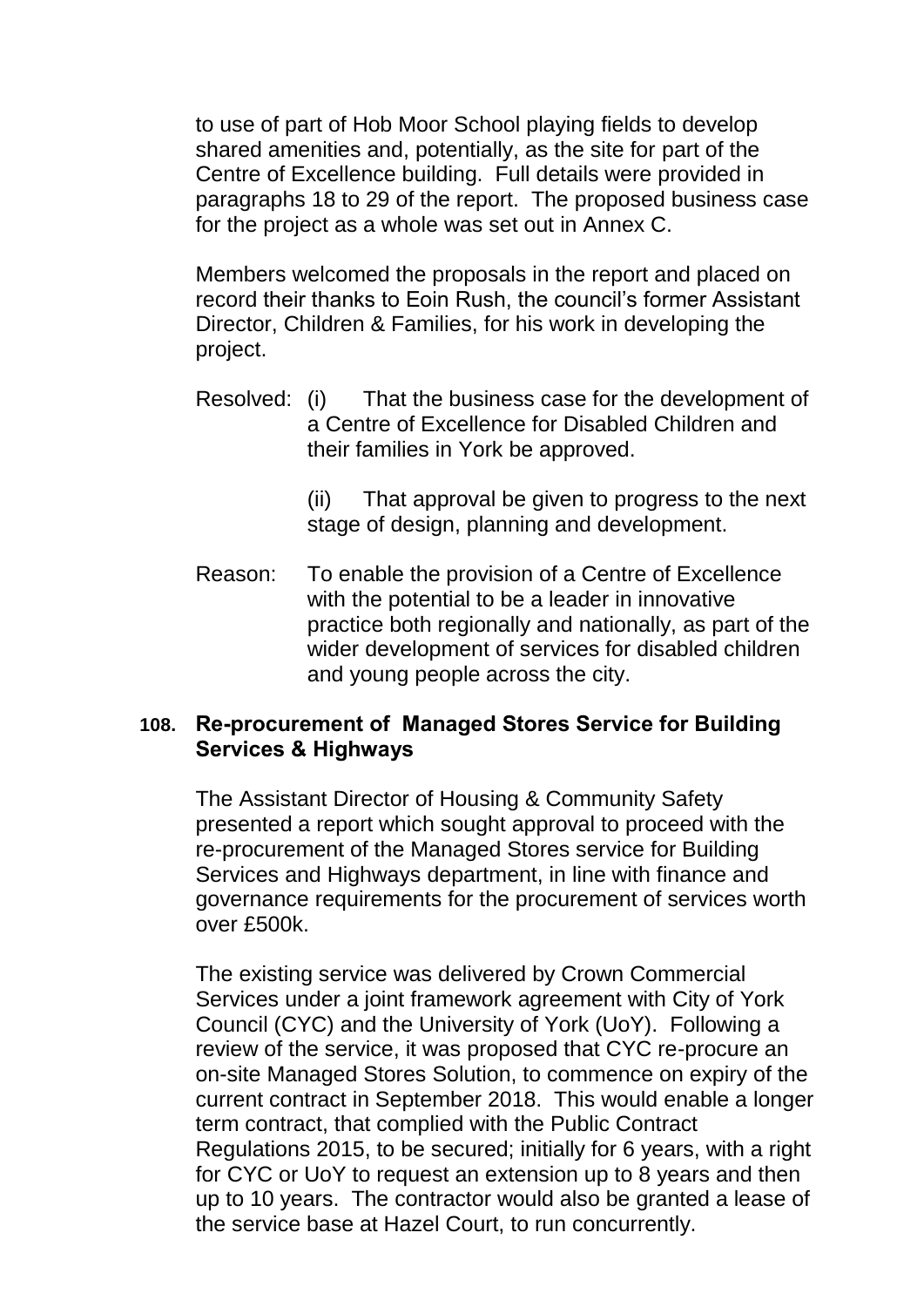To maximise potential efficiencies, it was proposed that the service be expanded to accommodate supply of materials for the Housing Revenue Account planned maintenance services and the highways service. The total combined financial throughput for the new contract, including UoY, was estimated at over £3m per year.

Resolved: (i) That approval be given to proceed with the procurement, as set out in the report.

> (ii) That authority be delegated to the Assistant Director of Housing and Community Safety to approve the award of the contract once the tender process is complete.

Reason: In line with the council's internal governance rules and the requirements of the Public Contract Regulations, and to facilitate a quicker route into the critical mobilisation phase of the project.

# **109. Future operation of Rowntree Park Lodge and Park**

*[See also under Part B Minutes]*

The Operations Manager, Public Realm, presented a report which sought approval for the allocation of funding to enable the regeneration of the upper floors of Rowntree Park Lodge, and their lease as a Holiday Letting to provide long-term funding for the Park.

Initiatives already taken to meet the ongoing challenge of supporting the running costs of, and capital investment in, Rowntree Park were detailed in paragraphs 8 to 12 of the report. The upper floors of the Lodge, previously a park keeper's residence, had been vacant since the retirement of an employee. Officers had considered the following options to ensure its continued use, maintenance and contribution to core funding:

- **Option 1** sell the leasehold on the open market
- **Option 2** lease as private residential accommodation
- **Option 3** lease as social residential accommodation
- **Option 4** lease for commercial use
- **Option 5** expand the existing Library / Cafe use
- **Option 6** lease as a holiday letting.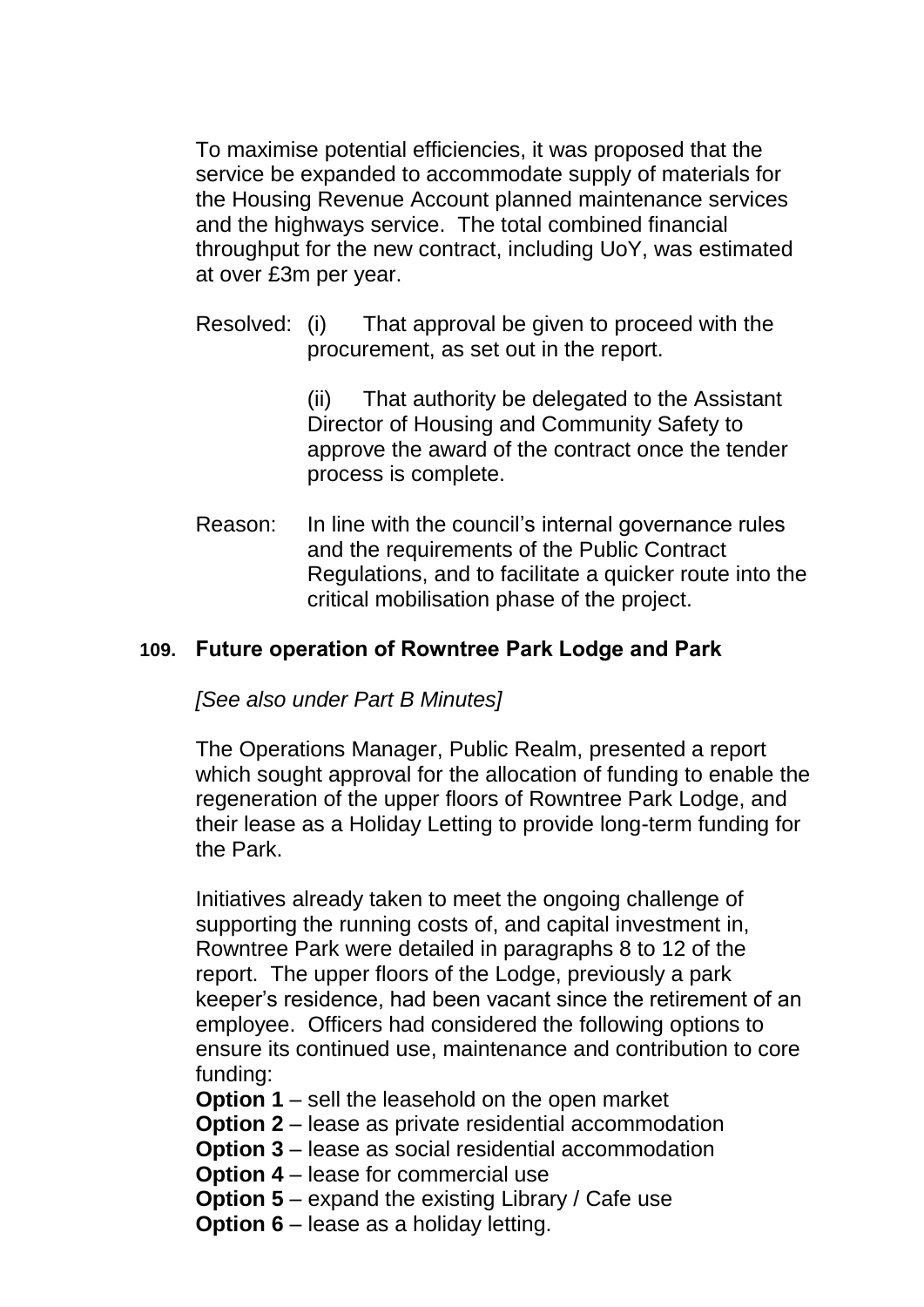Options 1, 2, 3 and 4 were not recommended as they did not comply with the legal requirement to dispose of land classed as open space for recreational use only. Option 5 was not recommended due to the high cost of works required and problems in complying with disability requirements.

In response to matters raised under Public Participation, Officers confirmed that since the move to a mobile workforce the Lodge was not needed for staff accommodation and that the conversion costs in the report were based on professional estimates.

Resolved: (i) That approval be given to lease the upper floors of Rowntree Park Lodge as a Holiday Letting, subject to obtaining the consent of the beneficiary of the covenants imposed when ownership of the Park (including the site of the Lodge was transferred to the council.

> (ii) That any net revenue generated be ringfenced for the upkeep of Rowntree Park.

Reason: To support Rowntree Park and its stakeholders in developing the facilities for a long term sustainable future.

# **110. A Clean Air Zone for York including Anti Idling Enforcement**

The Sustainable Transport Manager presented a report which set out options to introduce a local bus-based Clean Air Zone (CAZ), and improved minimum emissions standard for local bus services contracted by City of York Council (CYC), and to adopt anti-idling measures.

CYC had adopted three Air Quality Management Areas (AQMAs) and a Low Emissions Strategy (LES) and air quality had generally improved at most locations in the city. However, emissions of NO2 from diesel vehicles had not reduced as rapidly as predicted, due partly to the number of ageing diesel buses. The current proposals had been approved in principle during adoption of AQMA3, subject to further assessment and consultation with bus operators prior to implementation. Significant progress had since been made in terms of electrifying buses, but further measures were needed to meet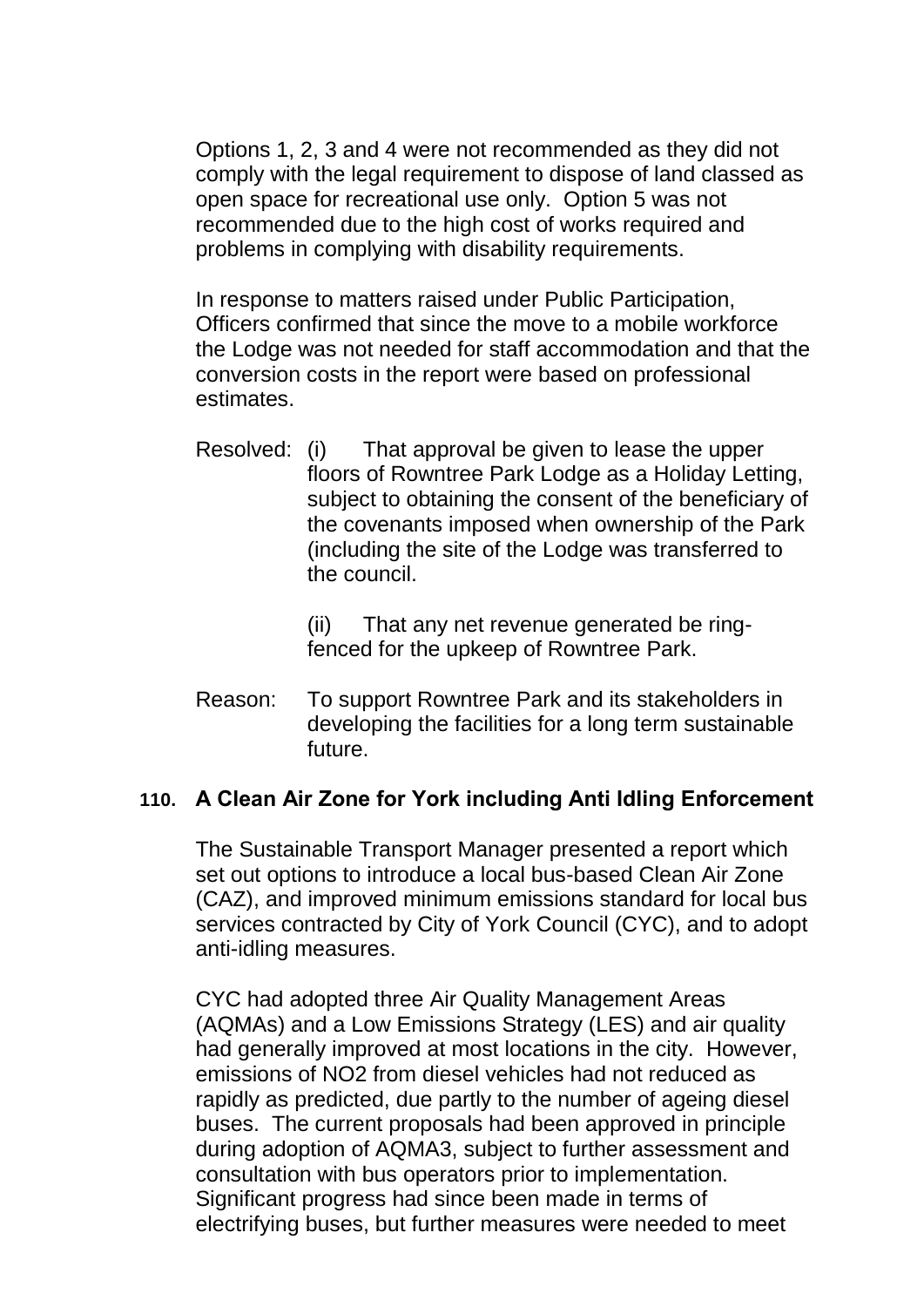the original CAZ proposals and address continued complaints about idling engines.

Two revised options were presented for delivery of the CAZ: **Option 1** – a 3-tier approach mandating emissions standards for all vehicles operating on registered local bus services in York.

**Option 2** – a single emissions standard for most vehicles operating on these services, with certain lower frequency buses remaining exempt. This was broadly based on the LEZ operating in Oxford since 2014 and considered lower risk than Option 1, which was without precedent.

With regard to anti-idling, in addition to the measures proposed in AQAP3, an option to designate enforcement powers to specific officers had been investigated. Enforcement would only be undertaken as a last resort, for offences on the public highway.

In response to matters raised under Public Participation, it was noted that air quality standards would be kept under review and that balancing the economic needs of York with improving air quality remained a key challenge for the city.

Resolved: (i) That the introduction of a CAZ in 2020, subject to a consultation on the details of the proposed CAZ, be approved.

> (ii) That Option 2, as detailed in paragraphs 43-46 of the report, be indicated as the preferred option within the consultation.

(iii) That the introduction of a minimum Ultra Low Emission Bus standard for all City of York Council (CYC) contracted bus services when new contracts are awarded be approved.

(iv) That a report be brought back to the Executive with options to introduce a similar standard in the procurement of fleet and other buses by CYC.

(v) That the use of enforcement to supplement the existing awareness-raising activities to reduce stationary vehicle idling in York, as set out in paragraphs 66 to 69 of the report, be approved.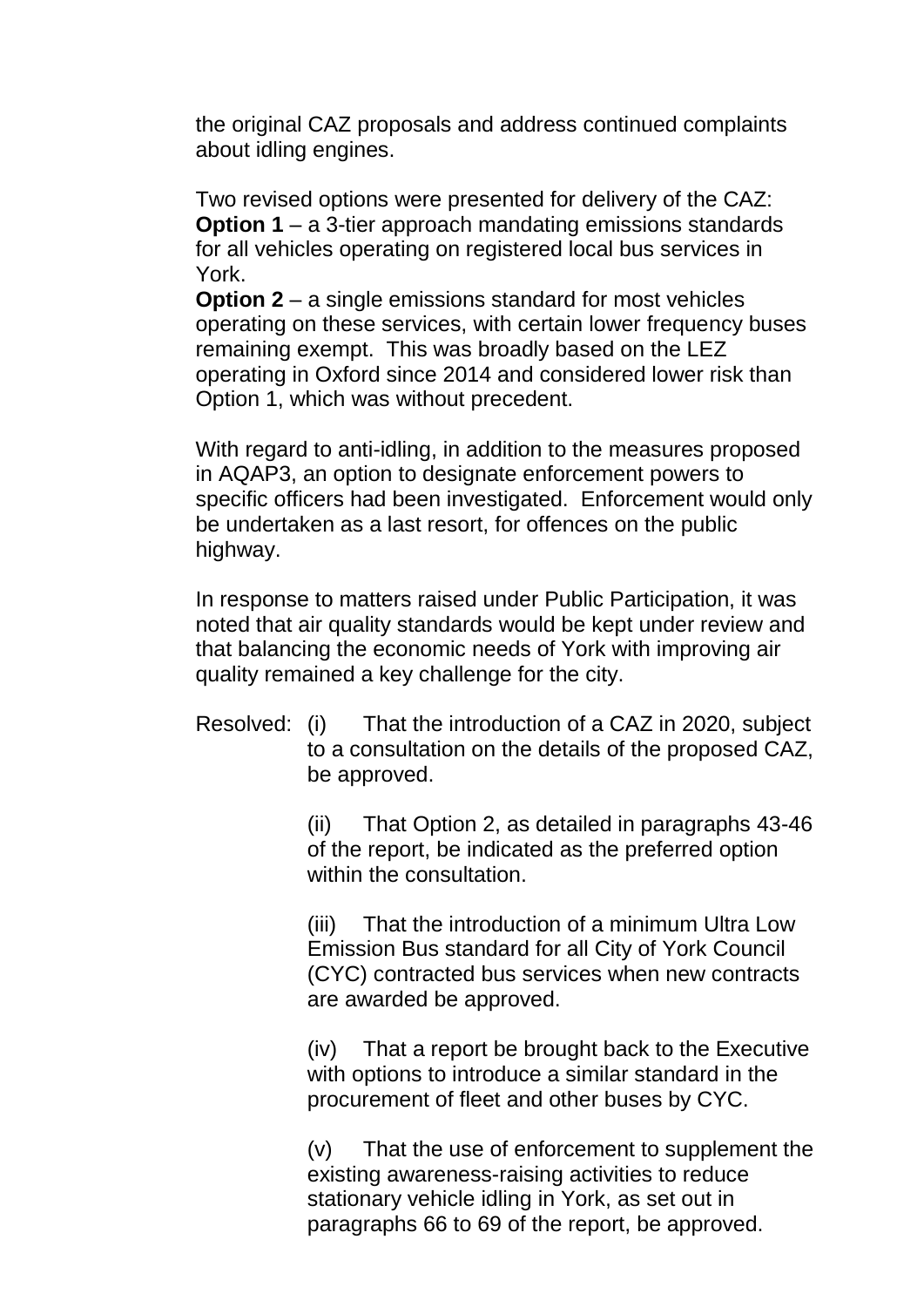Reason: To improve air quality in York through the acceleration of improvements to bus emission levels and the reduction of vehicle engine idling.

# **111. Homelessness in York**

The Assistant Director of Housing & Community Safety presented a report which provided an update on actions completed and proposed in response to the motion on Homelessness agreed by Full Council in October 2017, and on work carried out in preparation for the Homeless Reduction Act 2017.

The report outlined the range of services available to rough sleepers in the context of the statutory homeless and single homeless – resettlement services provided by City of York Council and partner agencies. All known rough sleepers had been offered help and support to access accommodation, though some had been excluded due to their behaviour and some had refused any form of help. As of 3 January 2018, there were 9 rough sleepers in York; this figure fluctuated.

Actions already completed or in progress were listed in paragraphs 39 to 54 of the report. Additional proposals developed in response to the Council motion were set out in paragraphs 56 to 59. Members were invited to decide whether to approve these (Option 1) or reject them (Option 2).

In response to questions from Members and matters raised under Public Participation, Officers confirmed that the street team engaged regularly and directly with rough sleepers, who had also been involved in previous consultation exercises.

Resolved: (i) That the progress made in response to the motion to Council be noted.

> (ii) That Option 1 be approved and the following changes and proposals endorsed and agreed, as detailed in paragraphs 55-59 of the report:

> > a) To operate severe weather provision continuously throughout the winter period until 28 February 2018, instead of on cold nights only;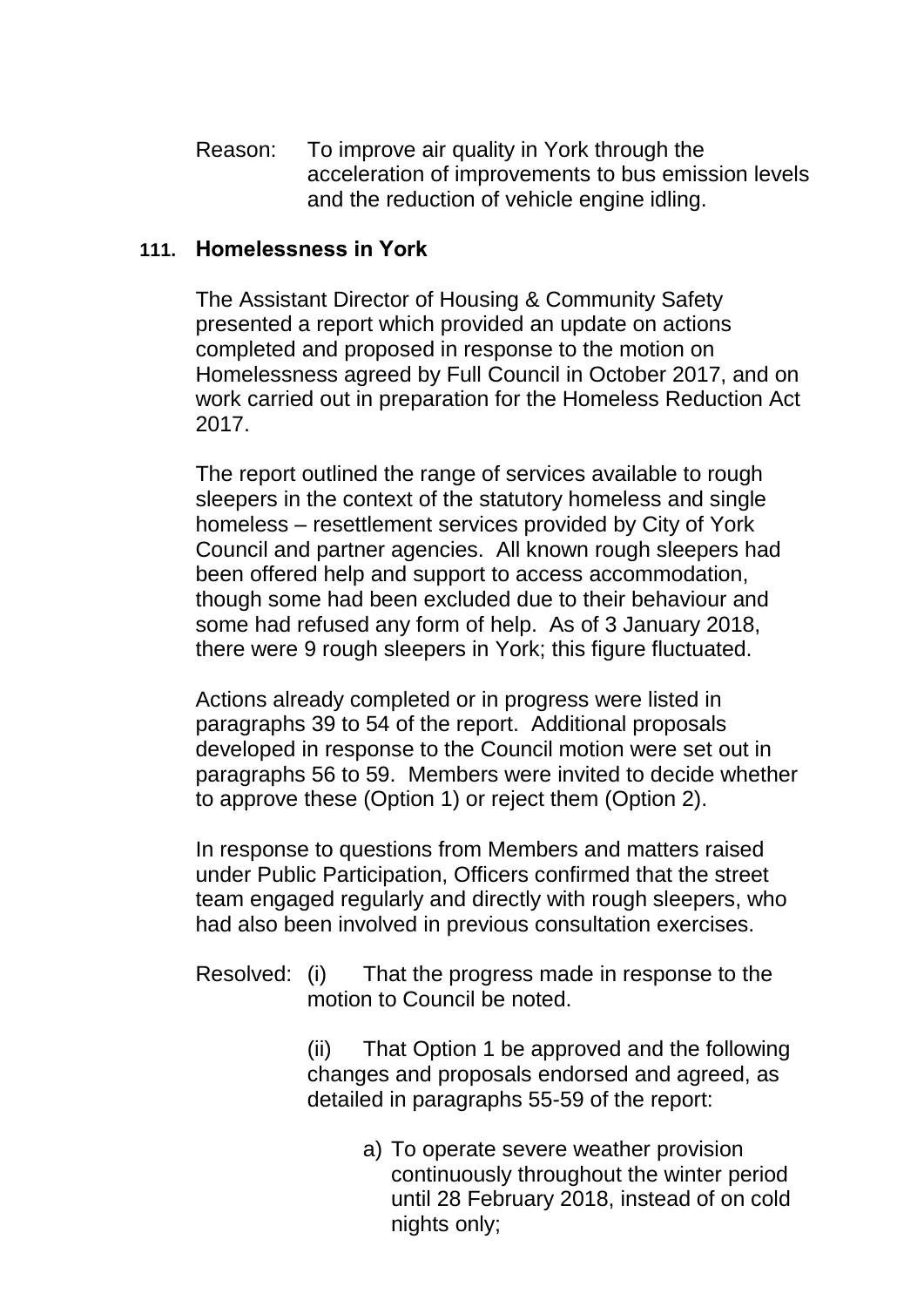- b) To explore innovative ideas to build more one-bedroom properties as part of the allocation in the Housing Revenue Account for the construction of new council properties at an affordable social rent.
- c) To give consideration to expanding the number of emergency beds in the city, using the £125k available over a 3-year period to pilot an innovative scheme to meet the needs of the city.
- d) To consider employing a Private Rented Officer to work with existing services to help individuals access the private rented sector and to offer support and contact for landlords.
- Reason: To look at further ways to tackle the challenge of rough sleeping in York, recognising that there is not an immediate solution due to the chaotic lifestyles of some customers and the potential implications of the Homeless Reduction Act 2017.

# **112. City of York Local Plan**

The Assistant Director of Planning & Public Protection presented a report which asked Members to consider any potential changes to the pre-publication draft Local Plan and to confirm the basis on which the Local Plan should be progressed to the Regulation 19 stage, including a city-wide consultation. The pre-publication draft Local Plan (Annex A) had been made available to view online, with copies circulated separately to Members.

The report had been considered by the Local Plan Working Group (LPWG) on 23 January 2018 (Minute 17 of that meeting refers). The recommendations of the LPWG, which differed from Officers' recommendations, were circulated to Members at the meeting and read out by the Chair.

The Executive Member for Transport and Planning thanked Officers for their work on the Plan and moved that the decision on this item be deferred for two weeks to assess the further information presented at the meeting under Public Participation. The motion was not seconded and, following debate, it was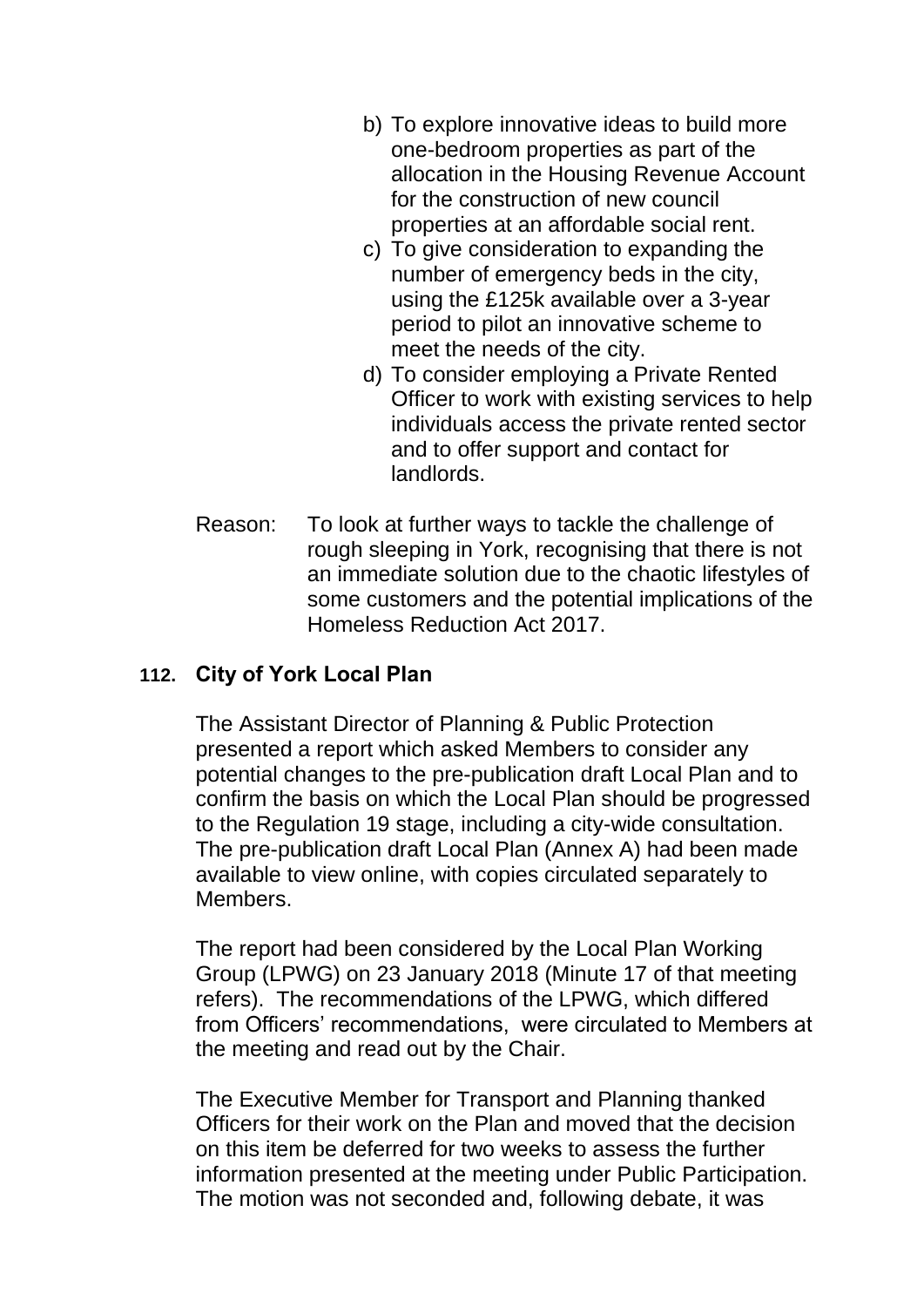- Resolved: (i) That the recommendations of the Local Plan Working Group be accepted and that the changes to the pre-publication draft Local Plan (Regulation 18) as set out in the report and Annex A be agreed, with the exception of the following tables:
	- Housing: accept Table 1 and reject Tables 2, 3 and 4
	- Employment: accept Table 5 and reject Tables 6 and 7.

*These amendments relate to boundary changes and proposed changes to housing numbers. This is to be reflected in amendments to all relevant policies detailed in the report.* 

(ii) That, subject to those changes, the Local Plan be progressed to the Regulation 19 stage

(iii) That authority be delegated to the Assistant Director of Planning & Public Protection, in consultation with the Leader and Deputy Leader, to:

- a) approve all policies necessary for the production of a composite Local Plan for the purposed of public consultation;
- b) consider and approve further technical reports and assessments to support the Local Plan; including, but not limited to, the SA/SEA, HRA, Viability Study and Transport Assessment;
- c) approve a consultation strategy and associated material for the purposes of a city wide consultation, and to undertake consultation on a composite plan in accordance with that agreed strategy.

(v) That the Leader and Deputy Leader keep Group Leaders informed, through Group Leaders' meetings, of progress with the above actions.

Reason: So that an NPPF compliant Local Plan can be progressed.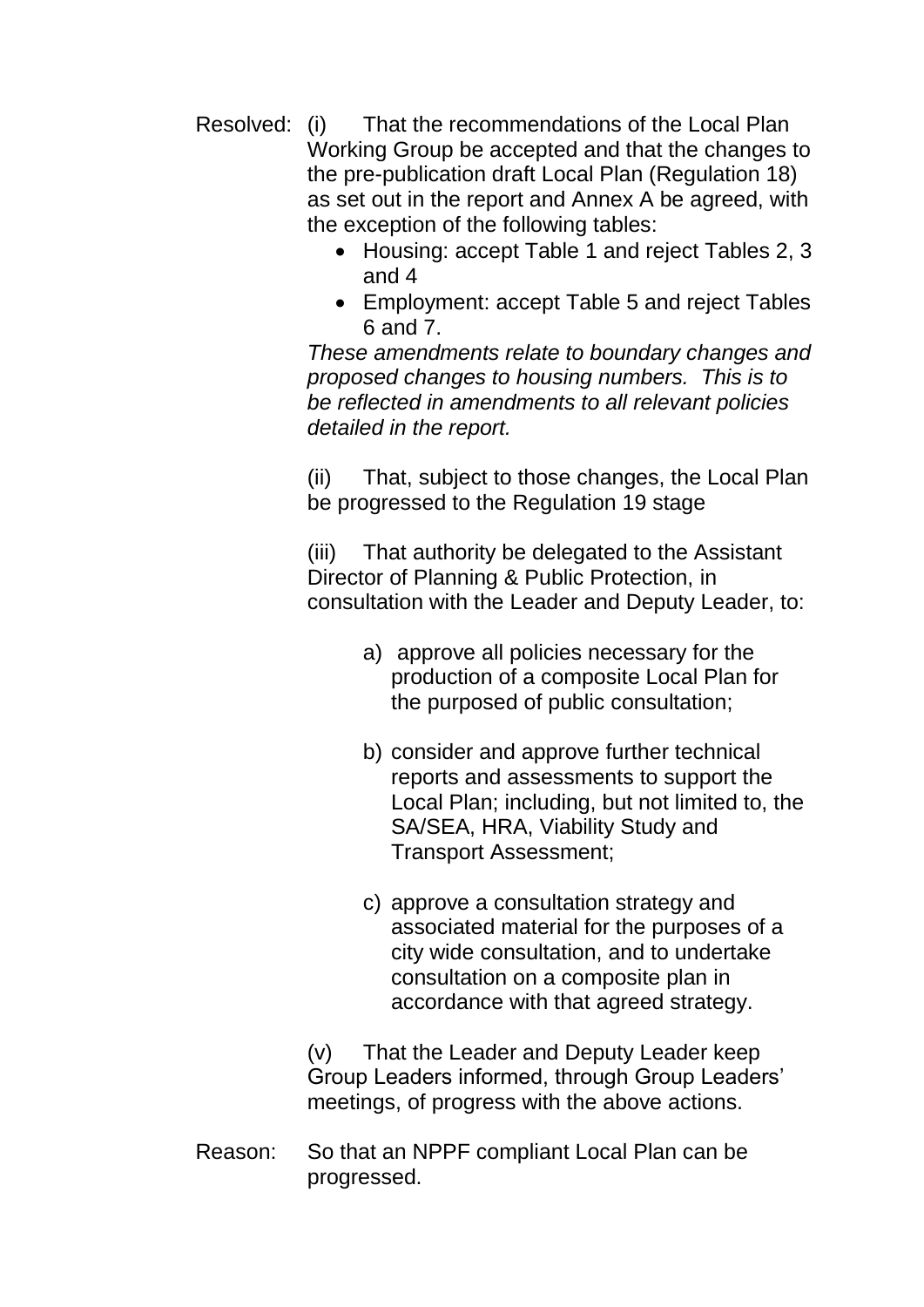# **113. Impact of Arts & Culture on the Economy Scrutiny Review Final Report**

Cllr Looker, as Chair of the Scrutiny Task Group set up to review the impact of the Arts & Culture sectors on the economy of York, presented the Task Group's final report, seeking approval of the recommendations arising from the review. These recommendations had been endorsed by the Economy & Place Policy and Development Committee at their meeting on 22 November 2017.

The Task Group had originally been appointed in July 2016 by the former Economic Development & Transport Policy and Scrutiny Committee. Cllr Cuthbertson, as Chair of that committee at the time, attended to make some introductory comments.

Members welcomed the findings of the review and the opportunity they provided to bring together the work of organisations across the city, allowing the council to maintain a strategic overview.

Resolved: (i) That the findings of the Scrutiny Task Group be noted and that the recommendations from the review, as detailed in paragraphs 63-65 of the Task Group's final report at Appendix 1, and set out in paragraphs 2-4 of the cover report, be approved.

> (ii) That, with regard to the Task Group's recommendation i, the draft Cultural Strategy be brought to the Executive for adoption on behalf of the council and that funding to support the Strategy be allocated via the 2018/19 budget process.

Reason: To conclude the Scrutiny Review in line with the council's Scrutiny procedures and protocols.

## **114. WW1 Commemorations 2018 Scrutiny Review**

Members received the final report of the Scrutiny Task Group set up to review the planning of an overall strategy for the council's activities to commemorate WW1, chaired by Cllr Steward. Approval was sought for the recommendations arising from the review.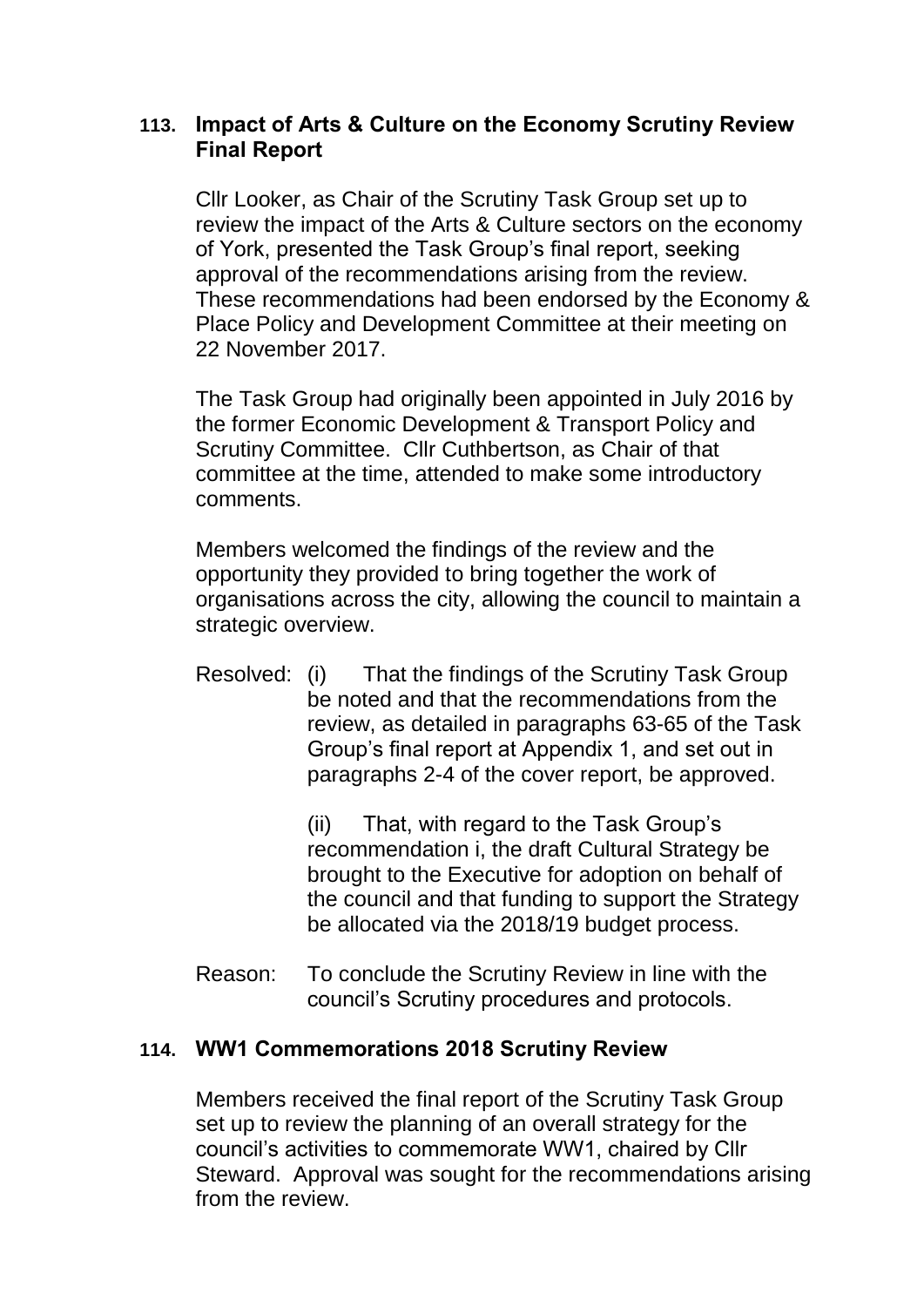The recommendations had been endorsed by the Children, Education & Communities Policy and Scrutiny Committee at their meeting on 10 January 2018 (minute 34 of that meeting refers). The Committee had set up the Task Group in response to a Motion approved by Full Council on 30 March 2017, which sought to convene a working group to co-ordinate a series of events to commemorate the end of WW1 in 2018.

- Resolved: That the findings of the Scrutiny Task Group be noted and that the recommendations from the review, as set out in paragraph 21 of the Task Group's final report at Annex 1 and paragraph 4 of the cover report, be approved.
- Reason: To conclude the Scrutiny Review in line with the council's Scrutiny procedures and protocols.

# **PART B - MATTERS REFERRED TO COUNCIL**

## **115. Developing a Centre of Excellence for Disabled Children and their Families**

*[See also under Part A Minutes]*

The Corporate Director, Children, Education and Communities presented a report which gave an overview of the proposal to build a Centre of Excellence for disabled children and their families on the site of the former Windsor House Older Persons' Home, as discussed at Executive on 7 December 2017 (minute 98 of that meeting refers), and sought approval to progress the project further.

The project was part of the wider development of services for disabled children and young people across the city. Feasibility and development work had taken a co-production approach, with parents, carers, staff and partner agencies involved at all stages, as well as the children and young people themselves.

After considering options to increase the land available, in line with advice from Specialist Design Consultants, it was proposed to use of part of Hob Moor School playing fields to develop shared amenities and, potentially, as the site for part of the Centre of Excellence building. Full details were provided in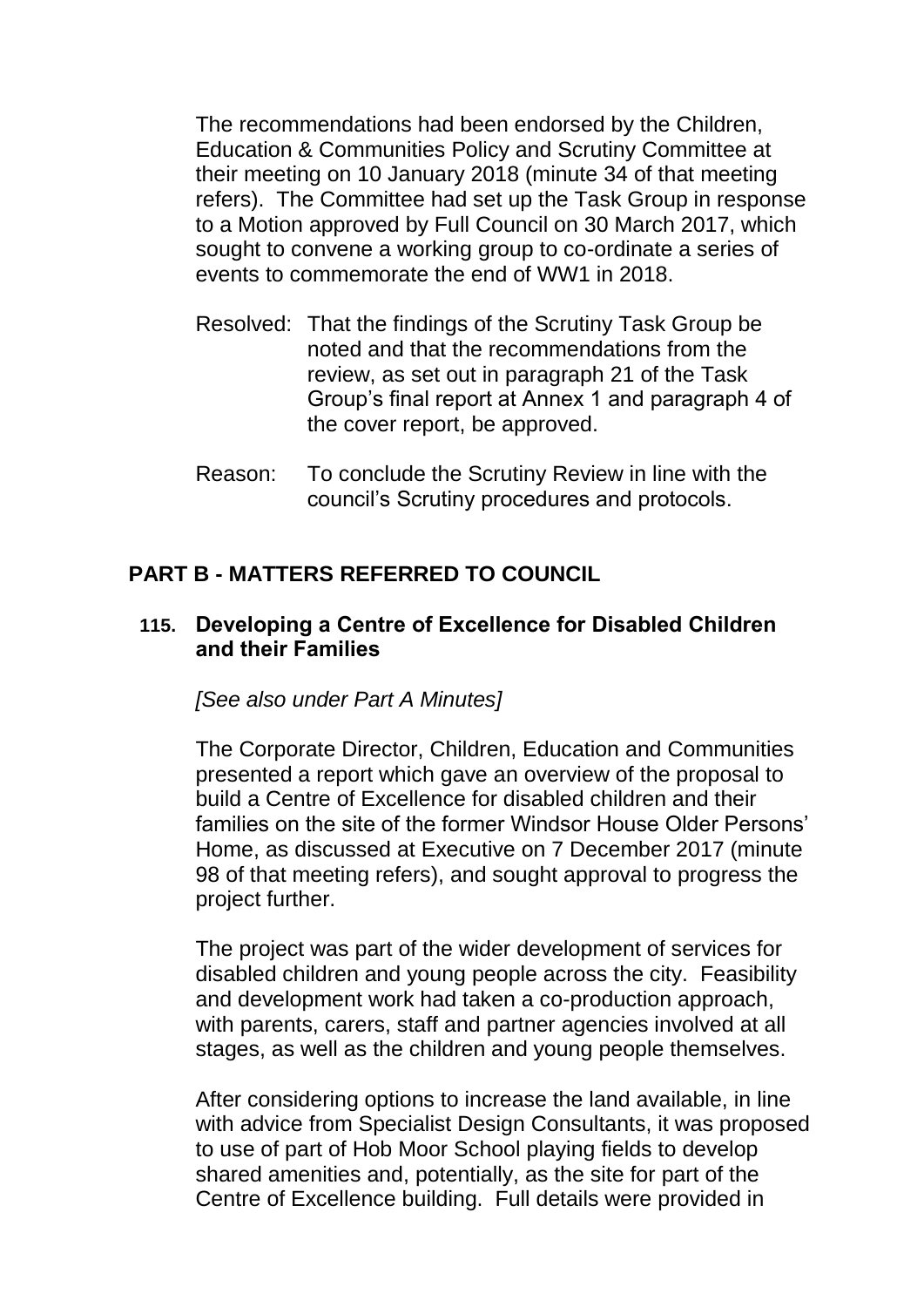paragraphs 18 to 29 of the report. The proposed business case for the project as a whole was set out in Annex C.

Members welcomed the proposals in the report and placed on record their thanks to Eoin Rush, the council's former Assistant Director, Children & Families, for his work in developing the project.

- Recommended: That Council approve the allocation of a capital budget of £4.274m to support the development of a Centre of Excellence for Disabled Children and their families, of which £850k would be financed by net capital receipts from the sale of The Glen plus the annual repayment charge of £175k from the revenue budget over 30 years, with the remainder to come from borrowing .
- Reason: To enable the provision of a Centre of Excellence with the potential to be a leader in innovative practice both regionally and nationally, as part of the wider development of services for disabled children and young people across the city.

# **116. Future Operation of Rowntree Park Lodge and Park**

*[See also under Part A Minutes]*

The Operations Manager, Public Realm, presented a report which sought approval for the allocation of funding to enable the regeneration of the upper floors of Rowntree Park Lodge, and their lease as a Holiday Letting to provide long-term funding for the Park.

Initiatives already taken to meet the ongoing challenge of supporting the running costs of, and capital investment in, Rowntree Park were detailed in paragraphs 8 to 12 of the report. The upper floors of the Lodge, previously a park keeper's residence, had been vacant since the retirement of an employee. Officers had considered the following options to ensure its continued use, maintenance and contribution to core funding:

- **Option 1** sell the leasehold on the open market
- **Option 2** lease as private residential accommodation
- **Option 3** lease as social residential accommodation